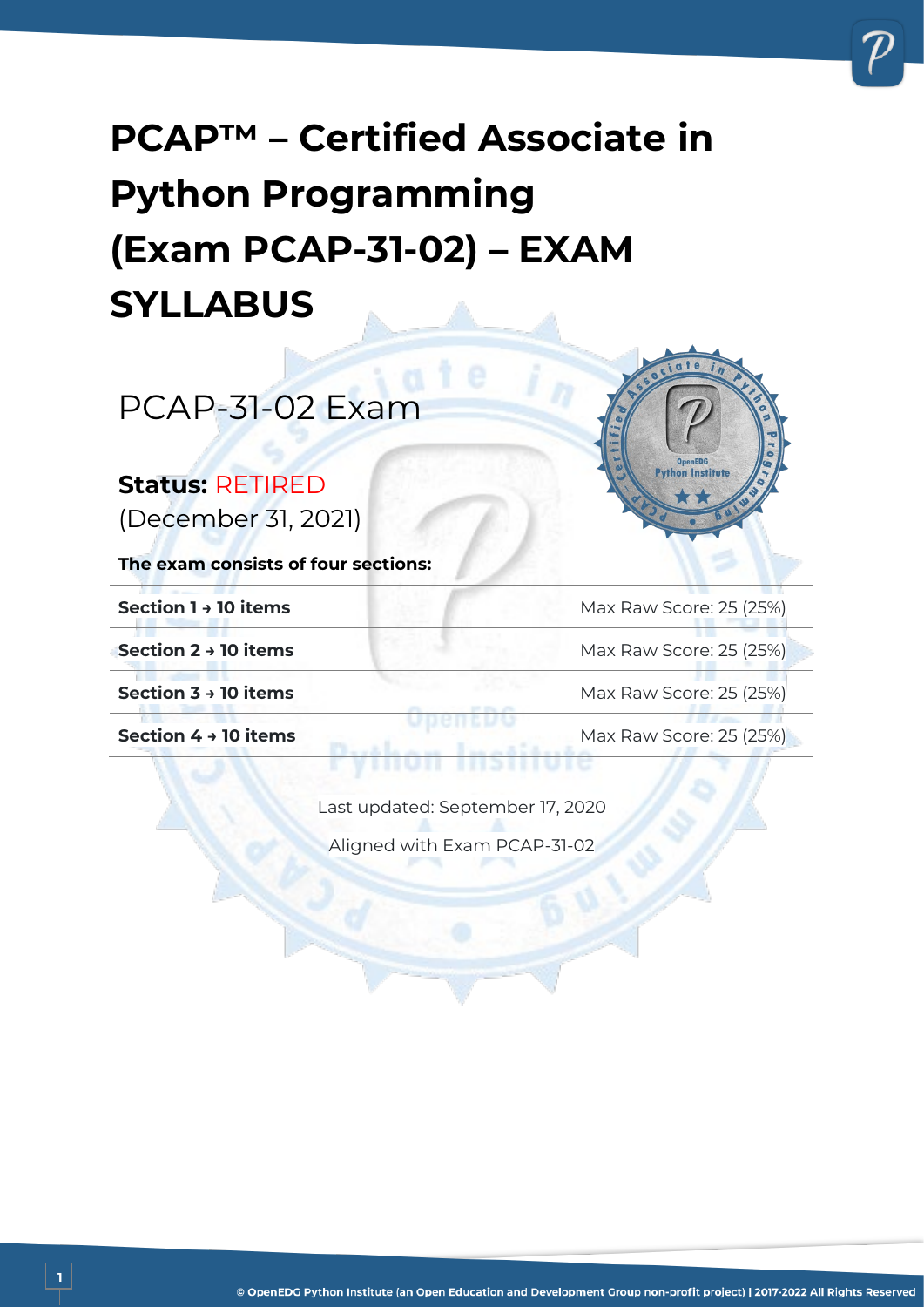## **Section 1:** Control and Evaluations (25%)

Objectives covered by the block (10 exam items)

- basic concepts: interpreting and the interpreter, compilation and the compiler, language elements, lexis, syntax and semantics, Python keywords, instructions, indenting
- literals: Boolean, integer, floating-point numbers, scientific notation, strings
- operators: unary and binary, priorities and binding
- numeric operators: *\*\**, *\**, */*, *%*, *//*, *+*, *–*
- bitwise operators: *~*, *&*, *^*, *|*, *<<*, *>>*
- string operators: *\**, *+*
- Boolean operators: *not*, *and*, *or*
- relational operators: *==*, *!= >*, *>=*, *<*, *<=*
- building complex Boolean expressions
- assignment and shortcut operators
- accuracy of floating-point numbers
	- basic input and output: *input()*, *print()*, *int()*, *float()*, *str()* functions
	- formatting the *print()* output with the *end=* and *sep=* arguments
	- conditional statements: *if*, *if-else*, *if-elif*, *if-elif-else*
	- the *pass* instruction
	- simple lists: constructing vectors, indexing and slicing, the *len()* function
- simple strings: constructing, assigning, indexing, slicing comparing, immutability
	- building loops: *while*, *for*, *range()*, *in*, iterating through sequences
	- expanding loops: *while-else*, *for-else*, nesting loops and conditional statements
	- controlling loop execution: *break*, *continue*

# **Section 2: Data Aggregates (25%)**

Objectives covered by the block (10 exam items)

- strings in detail: ASCII, UNICODE, UTF-8, immutability, escape characters and escaping using the *\* character, single and double quotes inside strings, multiline strings, copying vs. cloning, advanced slicing, string vs. string, string vs. non-string
- basic string methods: *upper()*, *lower()*, *isxxx()*, *capitalize()*, *split()*, *join()*, etc.
- basic string functions: *len()*, *chr()*, *ord()*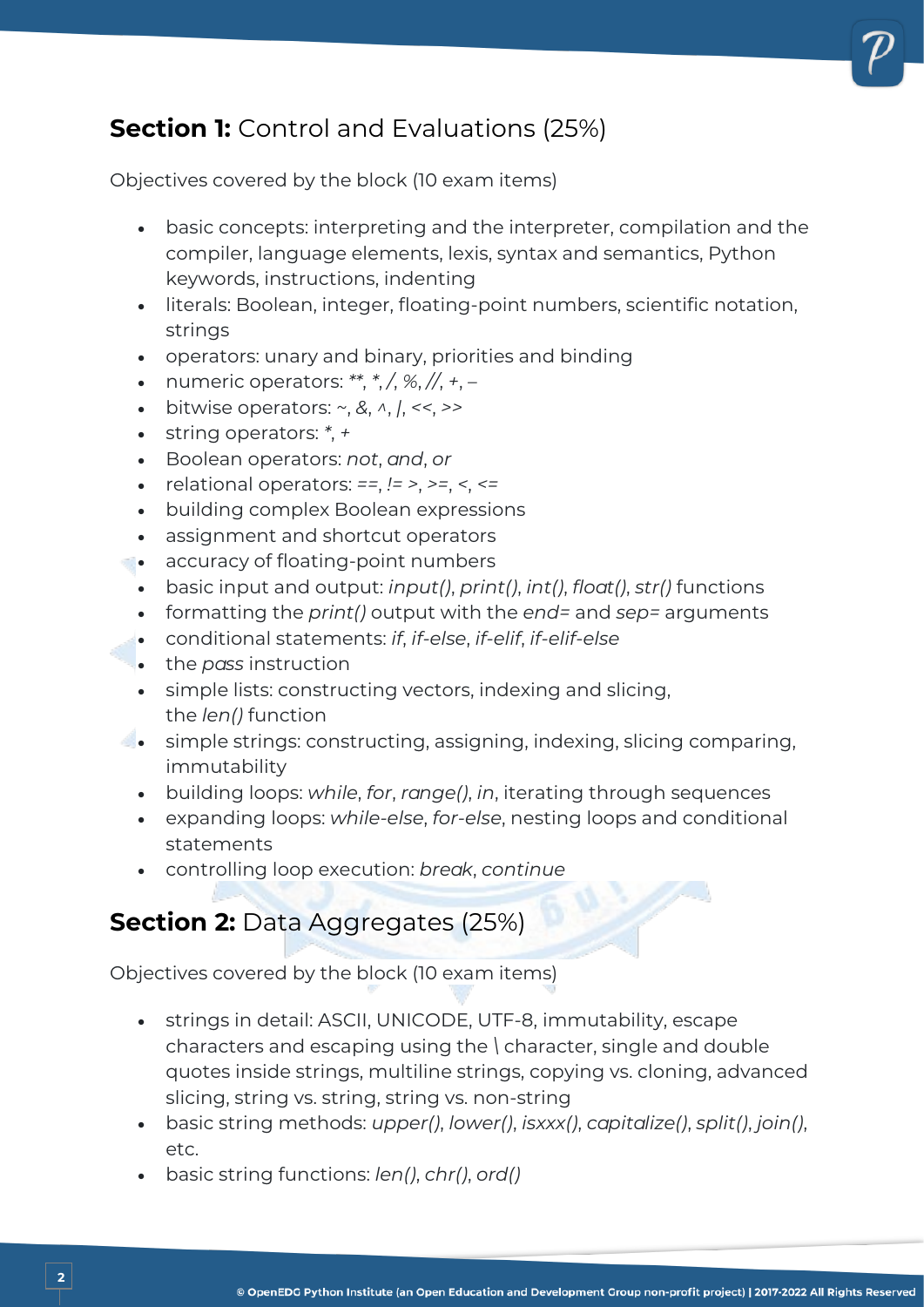- lists in detail: indexing, slicing, the *del* instruction, iterating lists with the *for* loop, initializing lists, the *in* and *not in* operators, list comprehensions, copying and cloning lists
- basic list methods: *append()*, *insert()*, *index()*, etc.
- basic list functions: *len()*, *sorted()*, etc.
- lists in lists: matrices and cubes
- tuples: indexing, slicing, building, immutability
- tuples vs. lists: similarities and differences, lists inside tuples and tuples inside lists
- dictionaries: building and indexing dictionaries, adding and removing keys, iterating through dictionaries as well as their keys and values, checking a key's existence
- basic dictionary methods: *keys()*, *items()*, *values()*, etc.

#### **Section 3:** Functions and Modules (25%)

Objectives covered by the block (10 exam items)

- defining and invoking user-created functions
- generators
- the *return* and *yield* keywords, returning results, the *None* keyword, recursion
- parameters vs. arguments, positional keyword and mixed argument passing, default parameter values
- converting generator objects into lists using the *list()* function
	- name scopes, name hiding (shadowing), the *global* keyword
	- lambda functions, defining and using lambdas
	- functions: *map()*, *filter()*, *reduce()*, *reversed()*, *sorted()*
	- methods: *sort()*
	- the *if* operator
	- import directives, qualifying entities with module names, initializing modules
	- writing and using modules, the *\_\_name\_\_* variable
	- creating and using *pyc* files
	- constructing and distributing packages, packages vs. directories, the role of the *\_\_init\_\_.py* file
	- hiding module entities
	- Python hashbangs, using multiline strings as module documentation

### **Section 4:** Classes, Objects, and Exceptions (25%)